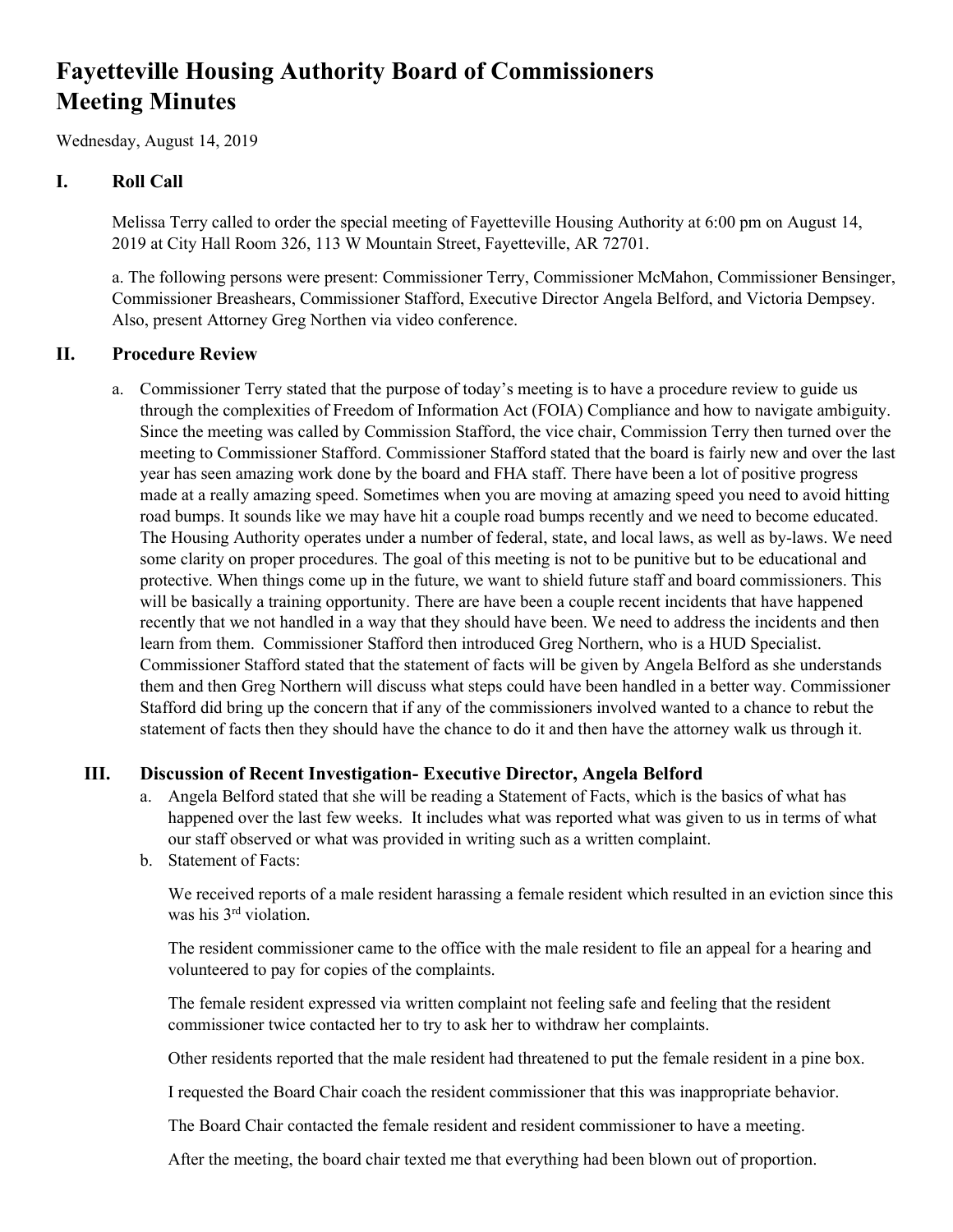Female resident recorded the meeting, I had the meeting transcribed.

Friday, August 9 – Received this email from Jenny Harenza, Community Center Manager. (edited for anonymity)

Resident Commissioner was just talking in the lobby to fellow residents walking through after a council meeting.

"Female resident claims male resident *sexually assaulted* her" to which others said "oh my gosh" exhaustedly.

I'm super annoyed. I said "I don't think you should be talking about this in the lobby. I mean, freedom of speech and all but just saying."

Resident commissioner came over and politely asked me what about that bothered me to which I said, "Just the fact that it's sensitive enough for the board to have a special meeting on it means it probably shouldn't be discussed like that."

In his defense he said "If it bothers you, we'll stop" which is great and all but his discretion is concerning.

#### **II. Explanation of Best Practices – Greg Northern, Cross, Gunter, Witherspoon & Galchus, P.C.**

- a. Stated would like to keep this high level and glad to hear that the complaint has resolved as the male tenant has vacated following an appeal and the female tenant has responded that there may have been some confusion regarding the comment to the resident commissioner. We want to talk about this moving forward. Our practice deal with a lot of fair housing investigations and complaints with housing authorities. There are some tips and comments that we would call best practices that we want to convey. There are 2 things that need to be discussed going forward.
- b. Need to be very careful with the Freedom of Information Act. Arkansas has one of the broadest FOIA statues called the Sunshine Law. There are 3 aspects to the FOIA: Open Meetings, Public Record, and By-Laws. Open Meeting; the law does make clear that commissioners or any members of a governing body are able to email or communicate among themselves with matters of official business. When you are dealing with matters of official housing authority business that is your role as a commissioner. When talking about official housing authority business you have to be mindful anytime that you speak with another commissioner you could be in a meeting. The definition of an open meeting under our statue can be formal or informal. Mr. Northern spoke directly to Resident Board Commissioner Breashears and stated that he is in a unique role in that resident commissioners are established by HUD law to representative of the tenants. Within this unique role tenants come to the resident board commissioner to discuss matters regarding housing authority business. FHA needs to create a procedure in the by-laws on how to handle those comments and/or grievances to remain in compliance. Also mentioned if you are serving as a subcommittee or in a public agency that is covered by FOIA those meetings are covered. Stated that a group text, facetime, etc. can be considered an open meeting.
- c. Public Record: Any correspondence such as email, fax, traditional mail all are considered public record. Also gave the example of a comment chain on Facebook that became public record. Must be very careful with social media because those records can be covered under FOIA.
- d. By-Laws: I recommend that FHA update By-Laws through Robert's Rule of Orders make the amendment of By-Laws particular, but we could have a working copy to where you can review and make suggestions. Already in your By-Laws under Section 10: Board Member Code of Conduct and Ethics, Section D. relates to commissioners not interfering in the day to day operations of the housing authority offices and staff. Any oversight of the FHA operations must be addressed during meetings with the board. This is pointed out because it is in there by design. The whole point of having an open meeting is to insulate commissioner from the daily operations. It protects commissioners from being in the position of being in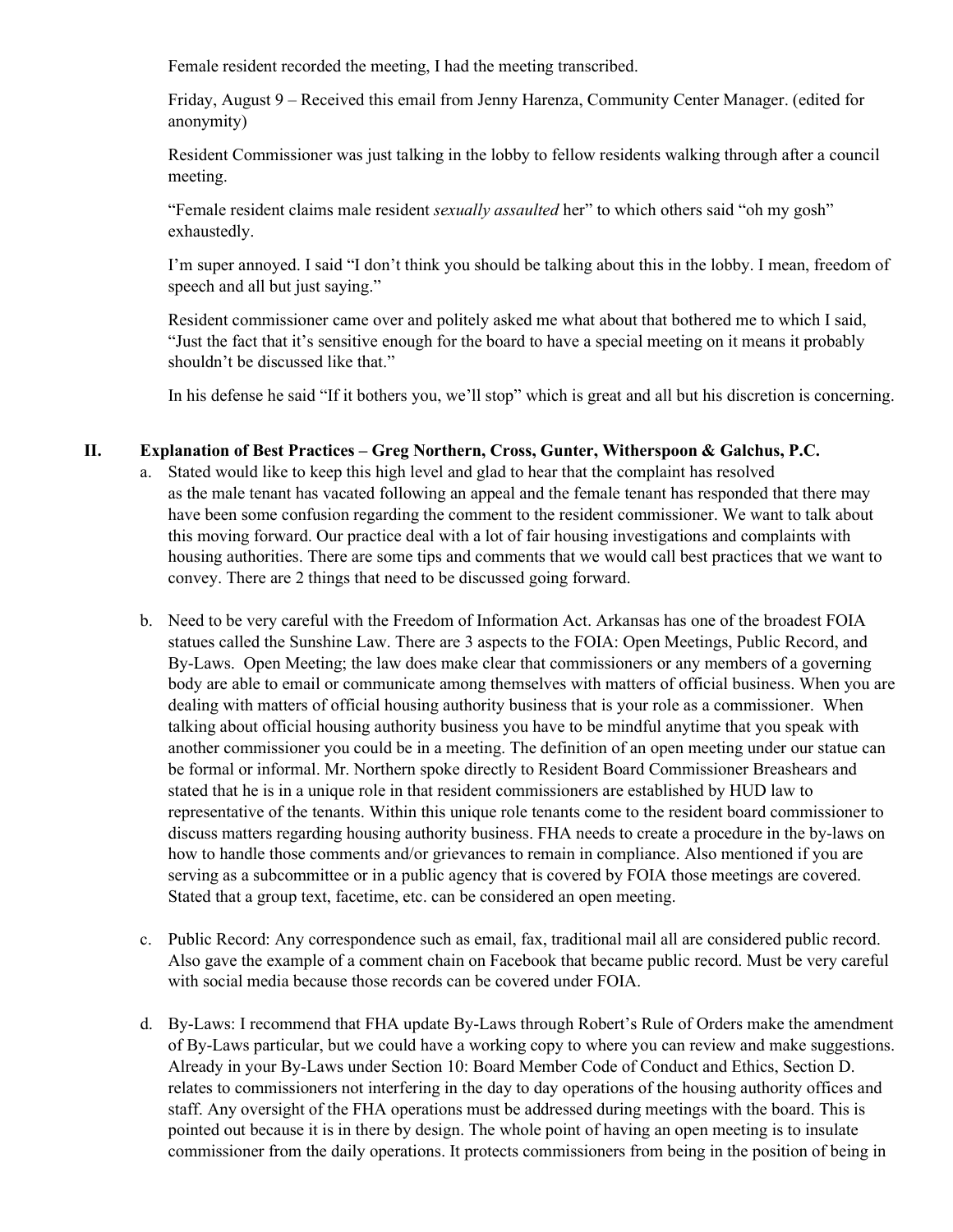a conflict or being accused of something whether intent was there or not. It also allows staff to conduct the daily operations and investigations regarding tenant complaints and then make recommendations to the board. The board then can provide oversight during the meeting. Also, under Section 10 of the By-Laws, Section J we need to make sure not to disclose any information. We have to comply with FOIA and other statues. We need to keep a funnel on information to ensure we have singular flow of information for accuracy. These rules are in place to protect the board and FHA. Going forward these are the best practices that Greg Northern and colleagues recommend.

e. Commissioner Stafford reminded the board the by-laws just discussed were voted on by the board October 2018. Those sections included D: Commissioners may not interfere with the day to day operations of the FHA and staff, Section E: Commissioners may not use their position on the board to intimidate, coerce or persuade, or otherwise influence any of the activities, employees, contractors, or residents of the FHA, Section J: Subject to the requirements of FOIA no commissioner shall disclose without proper authorization to any persons or entity nonpublic information or records concerning any aspect of the operations of the FHA, nor use such information as an advantage to themselves. Reminded the board that everyone should review the by-laws and read the commissioner handbooks that they were provided earlier. Acknowledge that there is much to learn but we have a lot of information at our disposal. Opened up discussion to the board.

Commissioner Terry stated that process is our friend. Suggested that the board have a governance luncheon to review the By-Laws and handbook and what are the proper procedure to handle certain situations. Commissioner Terry asked Greg Northern if we could get guidance on an order/method on how to handle a specific scenario. Greg stated that it would be a great idea and create procedures based on what is best for FHA. The By-Laws are there to provide guidance to ensure procedures are being followed.

Commissioner Breashears then expressed that accusations have been held over his head since July  $25<sup>th</sup>$ and that FHA did not follow protocol, that he signed a lease with FHA and the protocol for residents was not followed. Within the lease there are guidelines to follow when complaints arise. He was accused but not given the chance to clear his name. He stated that he was not given a letter regarding the complaint and accusation which he denies. He does not understand why it was not okay for him to have a meeting with board chair. He would like to explain to the board what happened to clear his name. He then asked for recommendation from Greg Northern. Greg clarified the lack of letter and hearing within 10 days is for those with adverse action to a resident such as an eviction. Greg suggested have a point person in the office for complaints and again stated that Commissioner Breashears didn't receive a letter due to no adverse action being taken against him. Commissioner Stafford expressed that there is a difference between a compliant between a resident and a board member and the action for the board member is having this special board meeting. Commissioner Breashears disagreed and stated that as a resident with a lease, anything that is adverse that is done should not start at the board it should start with administration. Greg Northern again stated that as a resident board commissioner since there was no adverse action taken against him as a resident, this is handled at the board level. Executive Director, Angela Belford also clarified that there was no adverse action taken against Commissioner Breashears since he was just talking. Commissioner Bensinger walked through the situation to clarify what was said. She asked what the common practice was of receiving complaints from other residents. Angela Belford stated that residents can request the complaints, pay for the copies, and names/identifying information is redacted. Commissioner Bensinger expressed that she was concerned about the situation, the liability it places on the board, and the rights of all residents. This needs to be a learning curve and the responsibility falls on all board members. Mistakes have been made, we have learned, and we can do better. Commissioner Stafford reminded the board to go back to the By-Laws and that this process is for the commissioners not FHA staff or residents. Commissioner Breashears stated that he did not understand what was wrong with him talking to another resident regarding the issue. Greg Northern stated again that it goes back to the By-Laws that as a commissioner you are not to disclose information that is a part of an ongoing investigation.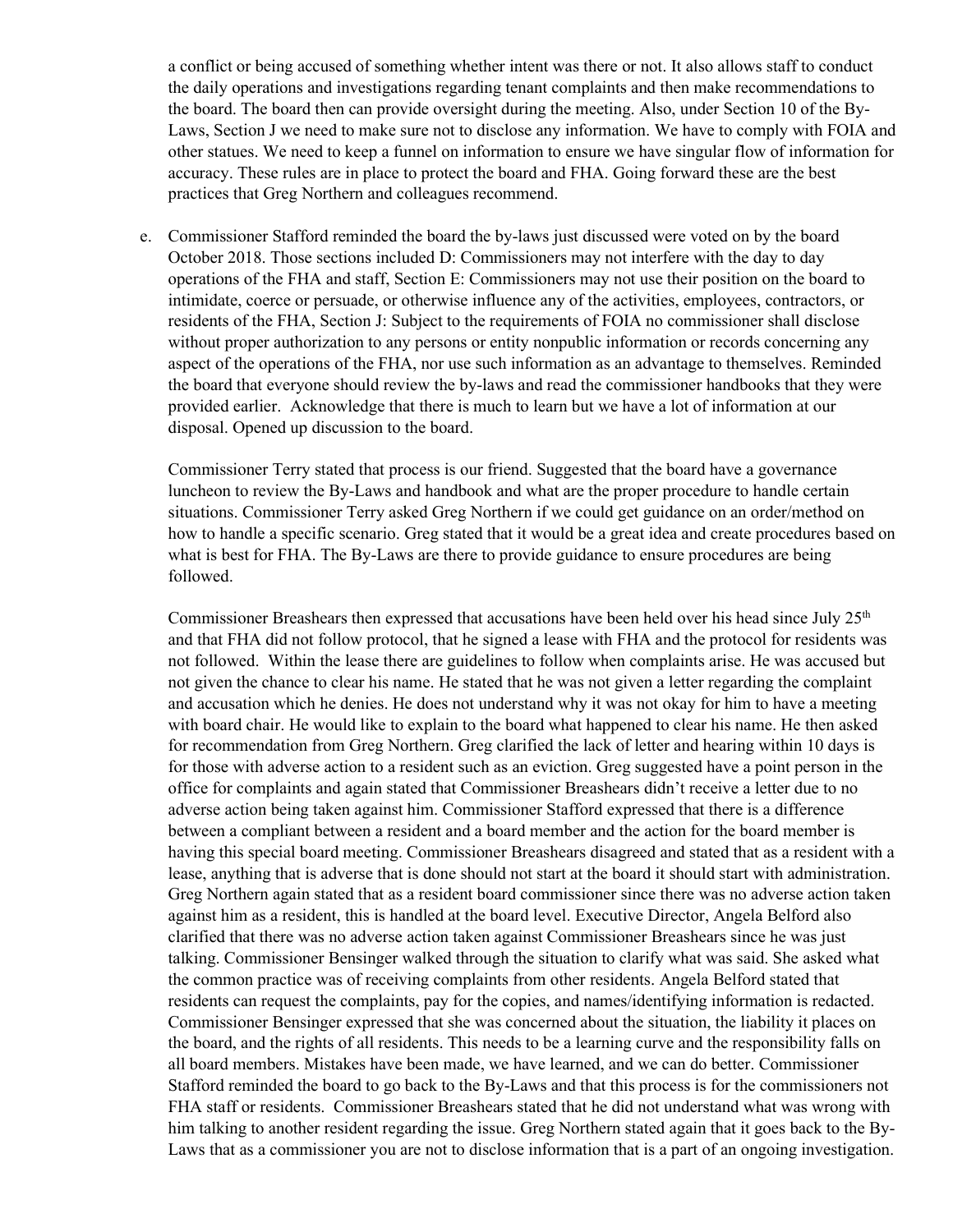Any time there is a topic of sensitive information with a tenant we need to ensure privacy. Commissioner Breashears asked if he could direct a question to Greg Northern. Commissioner Terry reminded the board that this meeting needs to remain at a policy level and not about individuals. We can ask Greg Northern how to move forward to make sure that commissioner are heard and if there is a grievance procedure for commissioner grievances.

Greg Northern stated that we are in a special meeting and per the rules and By-Laws, special meetings are limited to only the items on the agenda. Today's agenda is limited to the recommendation that we move forward to update them. The discussion on what to do and should be done is the next step. We need to keep everything at policy level. We are at the point to move forward to the next agenda item. Also reminded the board that changes will take time and it will not happen tonight.

Commissioner Terry asked if Greg Northern could make a recommendation for a remedy. Greg Northern said that there is no requirement to have a remedy tonight the remedy should be to approve a procedure change. Commissioner Terry wanted it on the record to acknowledge that there is a gap in our grievance procedure especially for the Resident Board Commissioner.

f. Commissioner Breashears stated that since there are 5 board members present that they anything topic could be brought up. Commissioner Breashears asked if the board members needed more information regarding what was claimed against him. Greg Northern let Commissioner Breashears know that nothing ever prohibits a resident or commissioner to submit a letter with a statement for his file. Commissioner Breashears asked if there was an investigation regarding the claim against him. Angela Belford stated that there was no formal investigation, but the result of the claim was this special meeting to review what happened and make recommendations to improve the board going forward. Commissioner Terry would also like to include trainings in the recommendations.

## **III. Approval of Request for Greg Northern to propose by-laws changes related to tenant grievances and subsequent investigations**

a. Commissioner Terry Motion made to authorize Greg Northern to propose By-Law, policy, and procedure changes related to commissioner grievances and subsequent investigations as well any training recommendations. Commissioner Stafford 2nd the motion. All in favor.

#### **IV. Public Comment**

- a. Resident from audience asked if a resident board member is able to meet privately with a resident council member. Greg Northern stated that is was okay to do so.
- b. Resident from audience asked Commissioner Breashears if he "did this as a resident board person to the female resident or did you do this as a resident of the housing authority?" Commissioner Terry responded that the resident was assuming he did something such asking the female resident to withdraw the complaint. Stated it was never done and it was a lie.
- c. Resident Council Member stated that they are also working on a plan of action for when situation come up in the future. Resident Council wants to be standing behind the staff as well as the tenants. Council wants to make sure they don't cross a fine line between advocating for tenants.
- d. Commissioner Breashears stated that his job is when residents come to him it is his job to refer them to the proper solution person. Sometimes there is not a solution. Resident Council members are liaisons between residents and FHA. Recently there was a recent situation where a resident could not go to a resident council member so Commissioner Breashears had to step in. Commissioner Breashears then that the board enter an executive session to clear up irregularities. Commissioner Terry then referred to Greg Northern for requirements to call an executive session. Greg Northern stated that an executive session must address disciplinary actions or personnel discussion. Angela Belford suggested that Commissioner Breashears take Greg Northern's recommendation of providing a statement to clear his name.